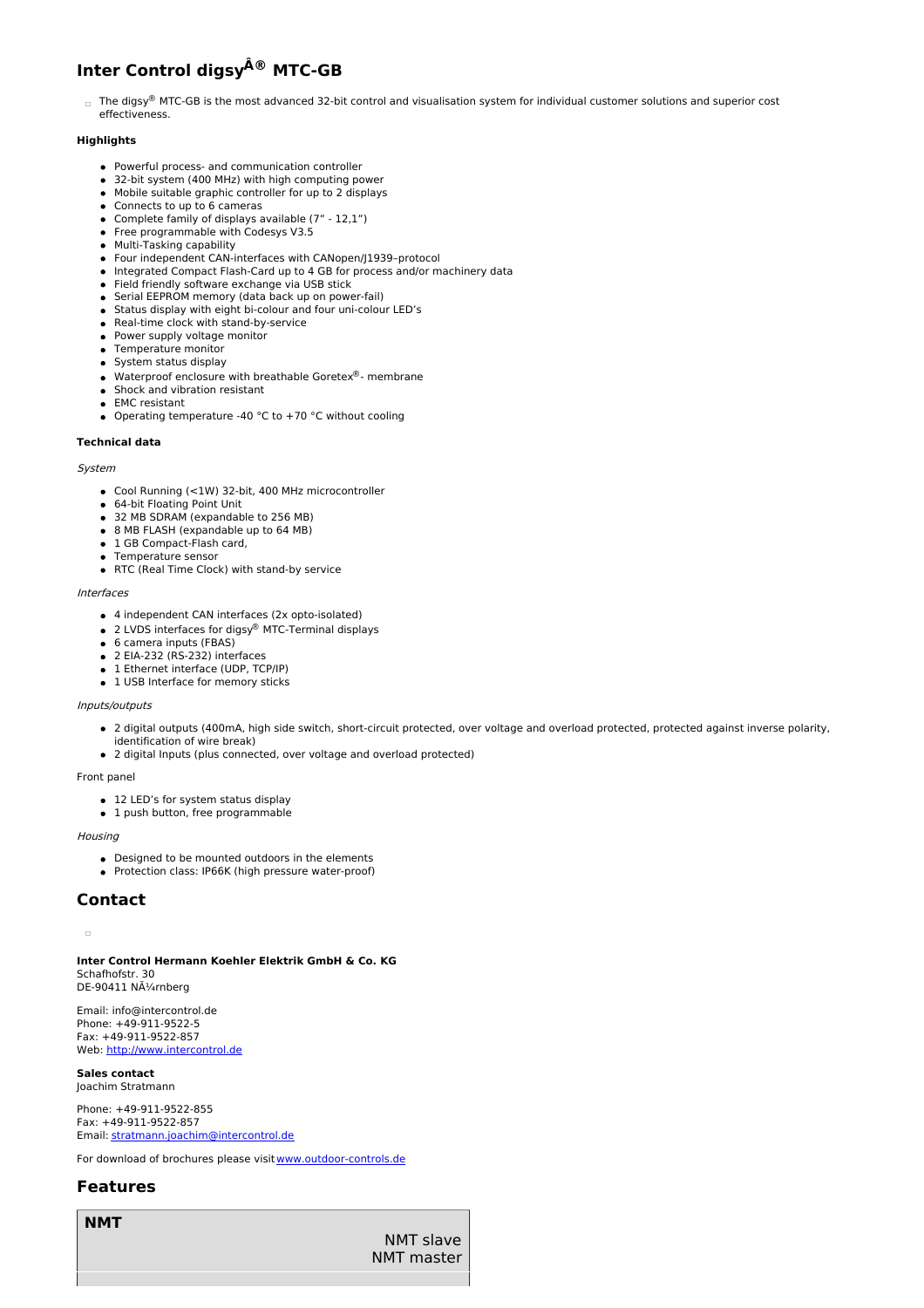| <b>Error control</b>                                | Node guarding<br>Life guarding<br>Heartbeat producer<br>Heartbeat consumer: 127                                                                    |
|-----------------------------------------------------|----------------------------------------------------------------------------------------------------------------------------------------------------|
| <b>Boot-up</b>                                      |                                                                                                                                                    |
|                                                     | Yes                                                                                                                                                |
| <b>Node ID range</b>                                | From 1 to 127                                                                                                                                      |
| <b>Node ID</b>                                      | Software switch                                                                                                                                    |
| <b>CANopen bit-rates</b>                            | 10 kbit/s<br>20 kbit/s<br>50 kbit/s<br>125 kbit/s<br>250 kbit/s<br>500 kbit/s<br>800 kbit/s<br>1 000 kbit/s                                        |
| Type of bit-rate adjustment                         | Software switch                                                                                                                                    |
| <b>RPDOS</b>                                        | 512                                                                                                                                                |
| <b>TPDOs</b>                                        | 512                                                                                                                                                |
| <b>PDO modes</b>                                    |                                                                                                                                                    |
|                                                     | Event-triggered<br>Triggered by event-timer<br>Synchronous (cyclic)<br>Synchronous (acyclic)<br>Synchronous (cyclic) coupled to sync counter start |
| <b>PDO linking</b>                                  |                                                                                                                                                    |
| <b>PDO mapping</b>                                  | Yes<br><b>Static</b>                                                                                                                               |
| <b>SDO</b> server                                   | 127                                                                                                                                                |
| <b>SDO client</b>                                   | 127                                                                                                                                                |
| <b>Emergency producer</b>                           |                                                                                                                                                    |
|                                                     | Yes                                                                                                                                                |
| <b>Emergency consumer</b>                           | 127 message(s)                                                                                                                                     |
| <b>Sync producer</b>                                | Yes                                                                                                                                                |
| <b>Sync counter</b>                                 | Yes                                                                                                                                                |
| <b>Time stamp</b>                                   | No                                                                                                                                                 |
| <b>Additional functions</b><br>Self-starting device |                                                                                                                                                    |
| PLCopen/IEC 61131 function blocks                   |                                                                                                                                                    |
| <b>CANopen version</b>                              | CiA 301 V 4.1                                                                                                                                      |
| <b>Frameworks</b>                                   | <b>CiA 302</b>                                                                                                                                     |
| <b>Device profiles</b>                              | None                                                                                                                                               |
| <b>Certified</b>                                    | No                                                                                                                                                 |